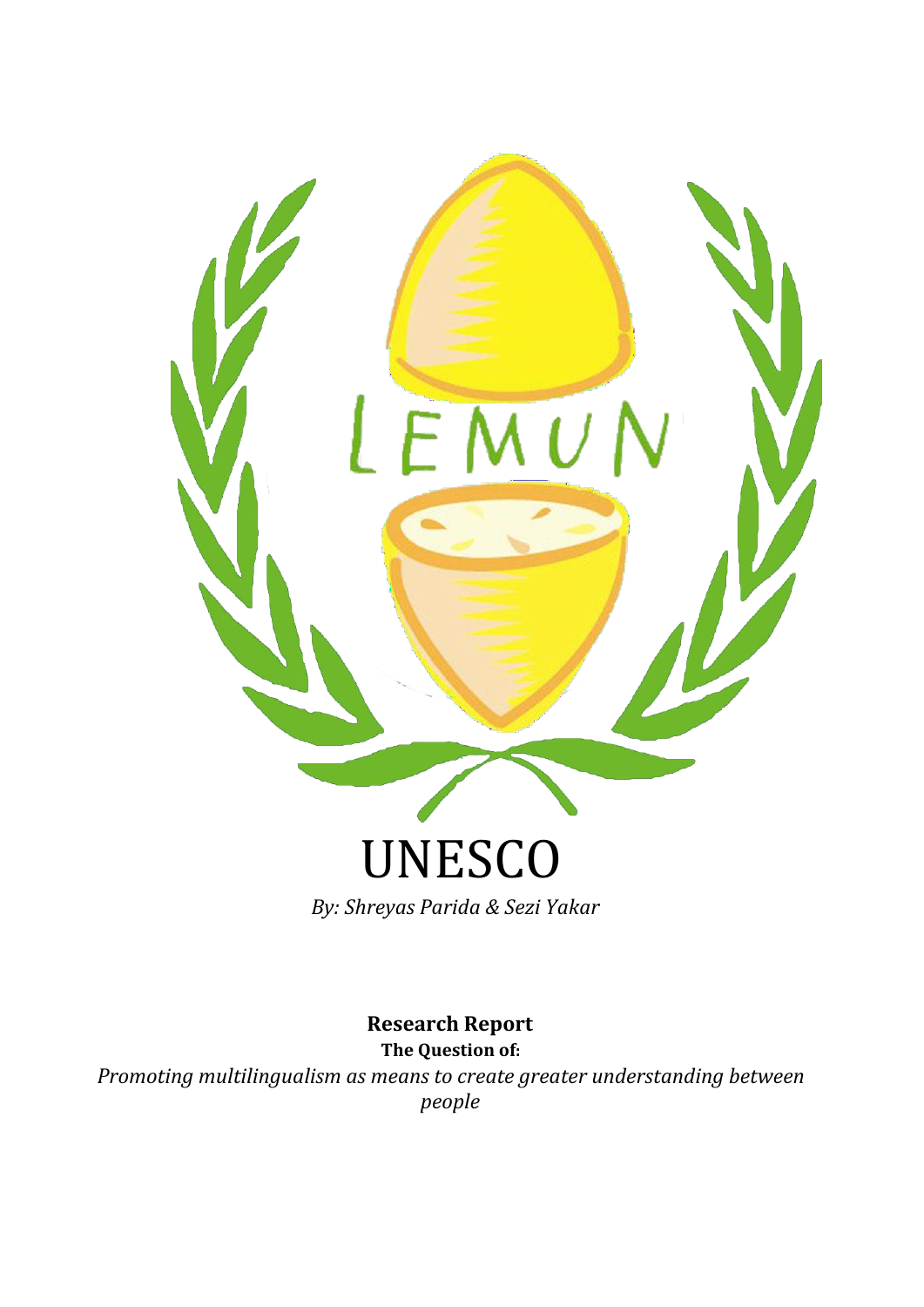Leiden Model United Nations 2019

*~ fresh ideas, new solutions ~*



# Introduction

Humans, by nature, are communicative species. We love to express our desires, fears, difficulties, etc. One of the most common methods of showing these emotions are through using a language.

In the past, humans lived in small communities and each community had its own language. Most people never ventured outside their own community. This resulted in them knowing only a single language.

Today, globalization has caused small communities to merge into larger communities. Furthermore, with a click of a button, we can converse with individuals across the globe. Ergo, as we meet more people from outside our "community", we realize that we must learn more than one language to attain mastery in communication and thrive in the modern world. Hence, raising the question of;

*Promoting multilingualism as means to create greater understanding between people*

# The Committee

UNESCO is the United Nations Educational, Scientific and Cultural Organization. It seeks to build peace through international cooperation in Education, the Sciences and Culture. UNESCO's programs contribute to the achievement of the Sustainable Development Goals defined in Agenda 2030, adopted by the UN General Assembly in 2015. UNESCO's vision is to provide lasting and sincere support among people. Also, in order to provide this sincerity and support, it is stated that peace must be founded upon dialogue and mutual understanding and must be built upon the intellectual and moral solidarity of humanity. UNESCO has ongoing projects to ensure peace and help people live as global citizens free of hate and intolerance.

In Leiden Model United Nations, in the UNESCO committee, we expect delegates to prepare resolutions whilst considering the vision and principles of UNESCO and the Universal Declaration of Human Rights. The rules of procedure of the committee is the standard MUN procedure with lobbying, submission of resolutions, then debate about the agenda issues. Since UNESCO is a committee that aims to ensure peace through international cooperation, the decisions made in the committee and new implementations should be routed from their vision, in peaceful and cooperatively manners.

# Key Terms

**Multilingualism –***When a person knows more than one language.*

**Bilingualism –** *When a person knows two languages.*

**Monolingualism –** *When a person speaks only one language.*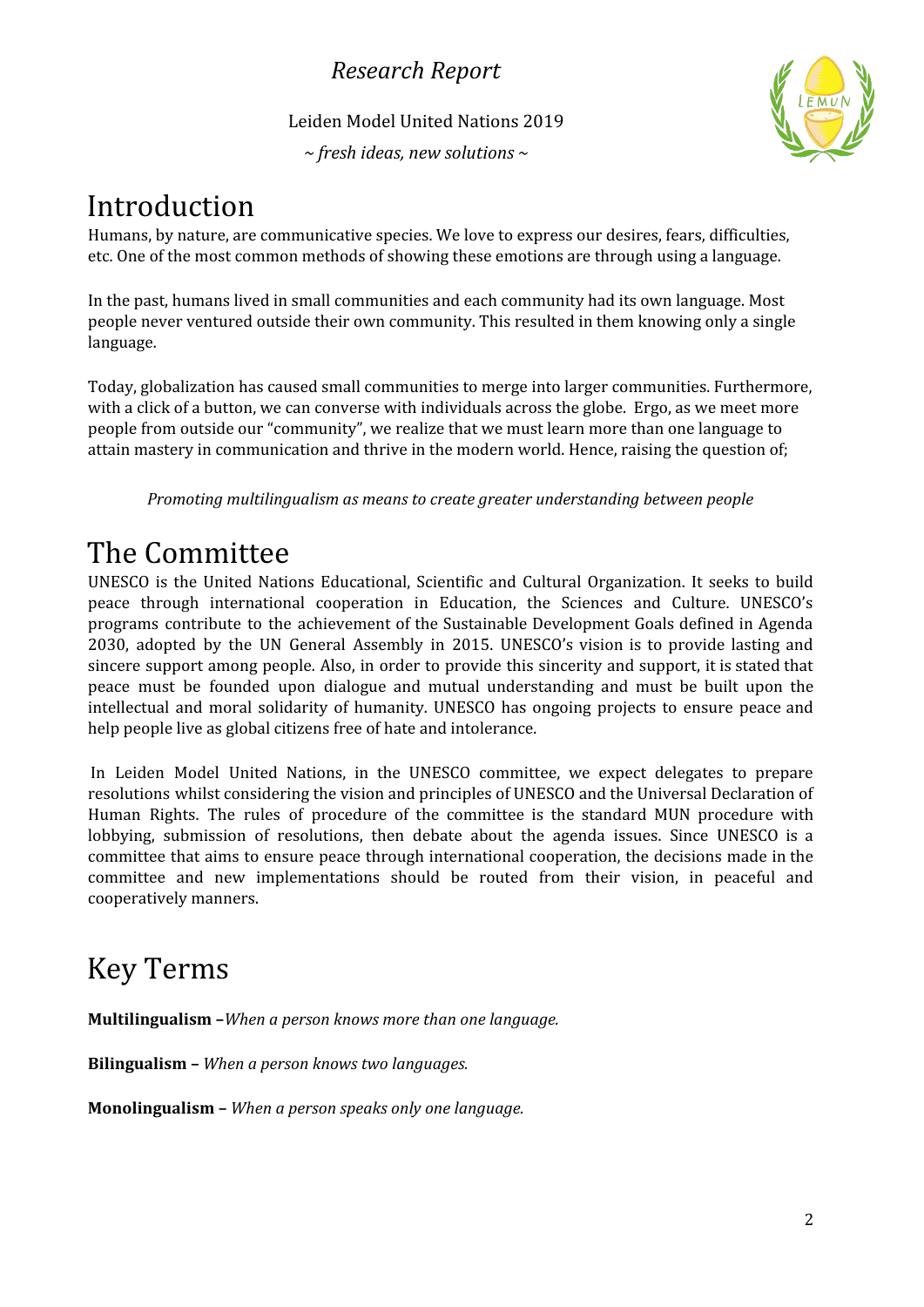Leiden Model United Nations 2019

*~ fresh ideas, new solutions ~*



# General Overview

#### **History**

The promotion of multilingualism to enhance understanding between individuals in an ancient issue.

2000 years ago, the ancient romans used to struggle with the same issue. In fact, the old roman poet, Homer, described it beautifully, "*Vox diuersa sonat populorum, tum tamen una est, /cum uerus patriae diceris esse pater."* This can be effectively translated to *"All these peoples speak dif erent* languages, and how it is in unison that they still proclaim you the true father of the homeland?". In simpler terms, Homer is trying to ask. *How do we make the people of an empire with so many languages understand each other?*

The Romans tackled the issue by implementing the two-language policy by making Greek and Latin the official languages. This implied that all students were taught Greek and Latin at school. However, most students would also speak a third language at home. This was usually the one native to their community.

After the fall of the Romans, most of their knowledge, findings and culture seemed to be on the track of being lost forever. Yet, thanks to the growth of the Arabic empire, manuscripts of the ancient Greeks and Romans would be transported to official Arabic libraries. In these libraries such as Bayt al-Hikmah (house of wisdom), the manuscripts of foreign languages would be translated to Arabic.

As we approached the Islamic Golden Age, the Arabic manuscripts were transported across the globe; from Spain to India. In many places this resulted in countries becoming monolingual. For example, in the country of Egypt, the official language changed from Egyptian to Arabic. However, in countries such as Spain or India, multilingualism started to play a great role in the general understanding between individuals. Many of these countries adopted Arabic as their second language to communicate with the world. Such adaptations still exist today. For example, in the country of Turkey, excluding the official language Turkish, Arabic is quite a well-known language.

Coming back to Europe, as the continent descended into its "dark ages", four languages became prominently spoken;

- **Spanish** – Since there was no need to officially speak Latin, many countries in the Iberian Peninsula started speaking their own language. This language was similar to Latin yet there were a few differences such as conjugation, devulcanization, palatalization, etc. Over time, this language became to be known as Spanish. Since countries in the Iberian Peninsula border many Arabic countries, modern Spanish is also influenced heavily by Arabic.

- **French** – Before the Romans, Southern-France used to be inhabited by people who were called "Gauls". After coming under Roman occupation, the Gauls continued speaking their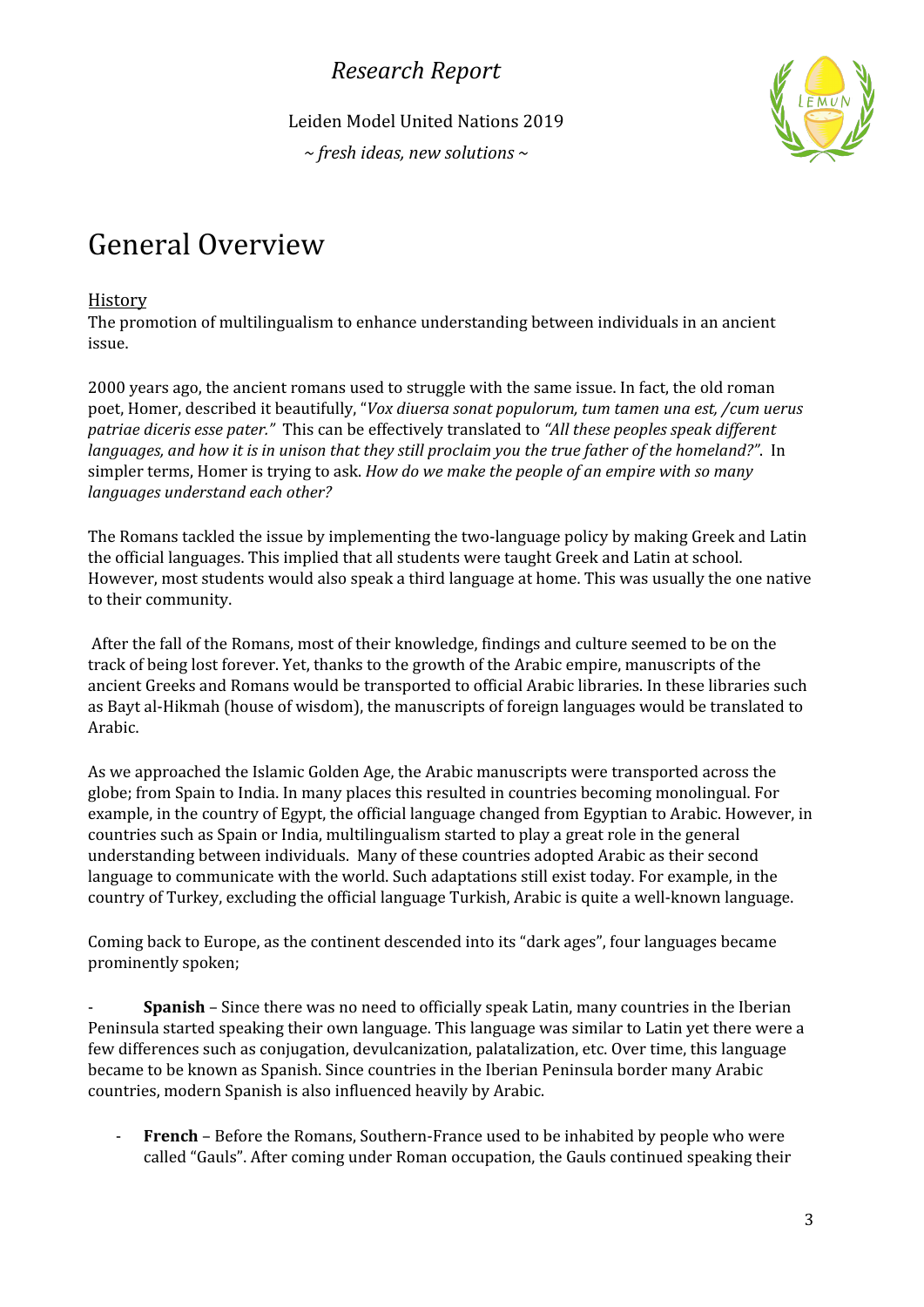Leiden Model United Nations 2019

*~ fresh ideas, new solutions ~*



language and Latin was only spoken during work. At the same time, Northern-France, was a region not occupied by the Romans. The inhabitants of that territory, "Franks", would often times attack and occupy areas where the Gauls lived. Over time, a combination of Latin and the languages spoken by the Franks and Gaul merged to become the language that we call French. French was different from Latin in many aspects, but most importantly in Vowels and Consonents.

- **English** – After the Roman empire collapsed, many people from France, Netherlands, Germany and Denmark slowly moved to England. These people spoke different dialects of Latin. These dialects combined with the local language of Brittonic Celtic to form "Old English". To us, old English is completely different from modern English. A major change to Old English came when the Normans, who spoke French attacked England. The conqueror's language merged with the settlers to form "Medieval English". With the help of Shakespeare the medieval English became the English we are accustomed to today.

Although history has had its problems with multilingualism, the real issue came during the industrial era (1800's). Due to inventions of the steam trains, cars, telephones, etc. not only did we progress greatly as society, but the world also became a smaller place. "Globalization" brought with it the impending problem of communication. Though times have changed, the issue of the languages remains with us today.

#### Present day - Problems

Today many countries fear to adopt multilingualism as it comes with a few problems that must be overcome;

- *Assimilation of languages* A very common phenomenon that occurs in multilingual communities is that since people use multiple languages daily, those languages end up merging with each other. People inside the community do not even observe the merging of languages. However, to an outsider who is visiting the community, it is very difficult to comprehend what is going on at hand.
- *Loss of language –* Speaking multiple languages can be difficult and most of the time, it can result in the loss of ability on one of the languages. This is quite common in families where a kid speaks one language at home and one language at school (usually, English). Over time, the language the kids speak at home worsens.
- *Death of nationalism/culture –* Many people who are nationalists believe that multilingualism could cause the "end" of their country and the culture. The basic idea behind this is that the underlying pillar of a nation is its language. When a country promotes multilingualism of other languages than its own, it destroys that pillar and brings end to its respective culture.
- *Inadept language education systems* Nearly all education systems offer a foreign language that a student can learn. In many international schools, the foreign language usually allows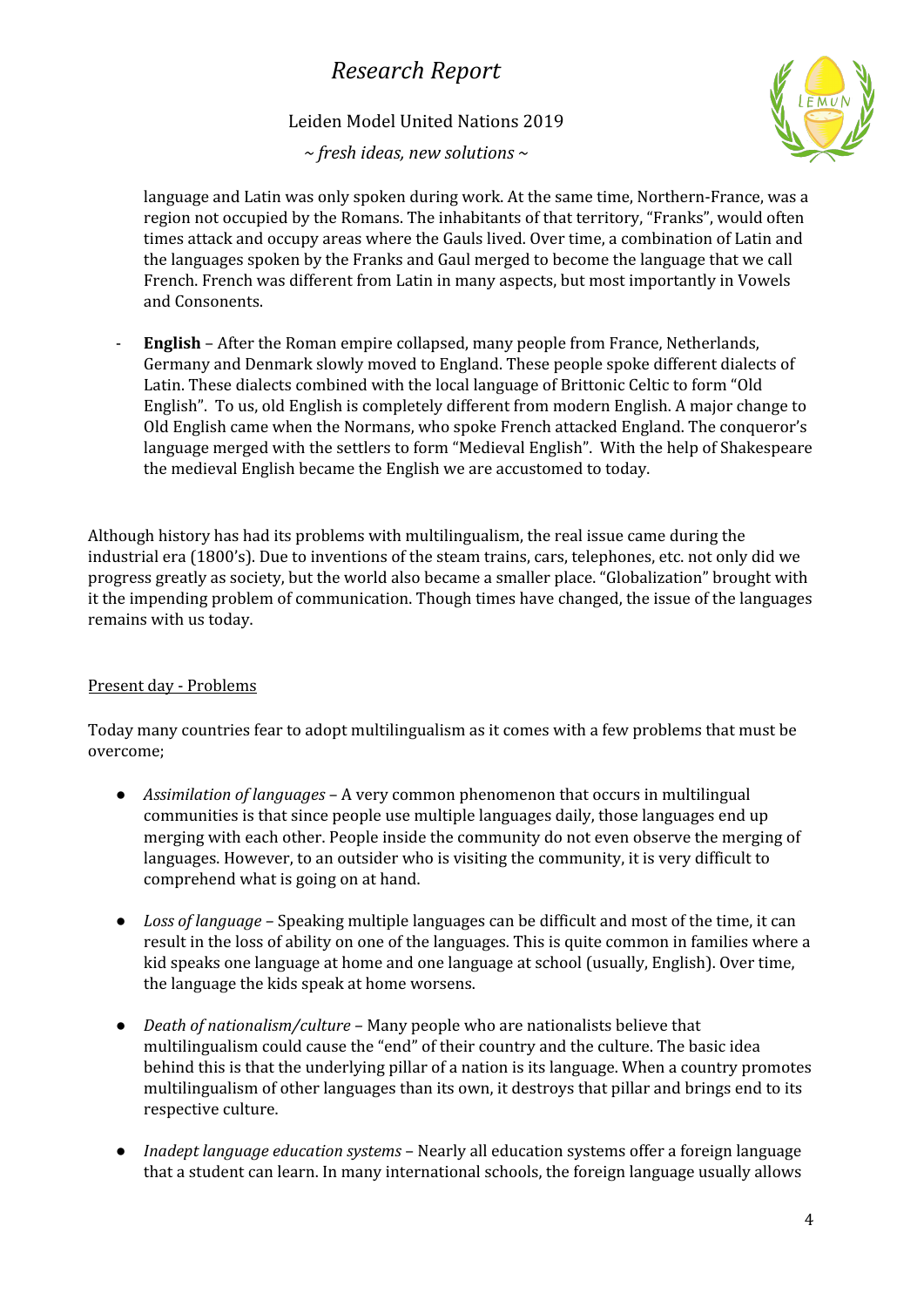Leiden Model United Nations 2019

*~ fresh ideas, new solutions ~*



the student to fit into the community better. Unfortunately, most of these education systems fail to teach the language correctly. There are various reasons for this such as passive participation by the students, no motivation, old learning materials, etc.

The above are 4 reasons that show why the promotions of multilingualism could be a challenge. It also shows why many countries are tentative of promoting multilingualism

#### Present day – Advantages

Regardless of some problems that need to be overcome, there are many advantages to the promotion of multilingualism;

- *Sharper perception of language and greater cognitive ability* Research has shown that people who are multilingual can understand the dynamics and complexities of languages much quicker. Multilinguals can also pick up new languages much quicker. Furthermore, people who are multilinguals have a much larger cognitive ability than monolinguals. In fact, research done by various universities concluded that students in highs school who know more than one language, generally score a better grade.
- *More open individuals –* Since each language can represent a culture, those who know a lot of languages, generally have a much greater knowledge into different cultures. Multilinguals can also can "take a step back" and reflect on their current culture. This result in them gaining insightful information and making the individual more "open" in general.
- *Preservation of culture* Multilinguals who become fluent in a language in some ways also become fluent in the culture associated with language. This can be very useful in cases where a person becomes fluent in a dying language.
- *Greater understanding* Many arguments (even wars) occur because of miscommunication. If we decided to become multilingual and learn each other's language, not only will there be greater co-operation but also more empathy and understanding. This will naturally lead to a better world to live in.

These are only a few of the reasons why we should work on promoting multilingualism.

# Major Parties Involved

There are a few parties involved in which it is very important that multilingualism should be promoted;

**EU** – The European Union boasts 28 members and 24 languages. For the union to work properly, ensuring proper communication is important. The EU spends 1% of its annual budget on translators. It strongly encourages each country to promote multilingualism. Yet, a larger percentage of the population have strong tendency to use their native language only regardless of the situation.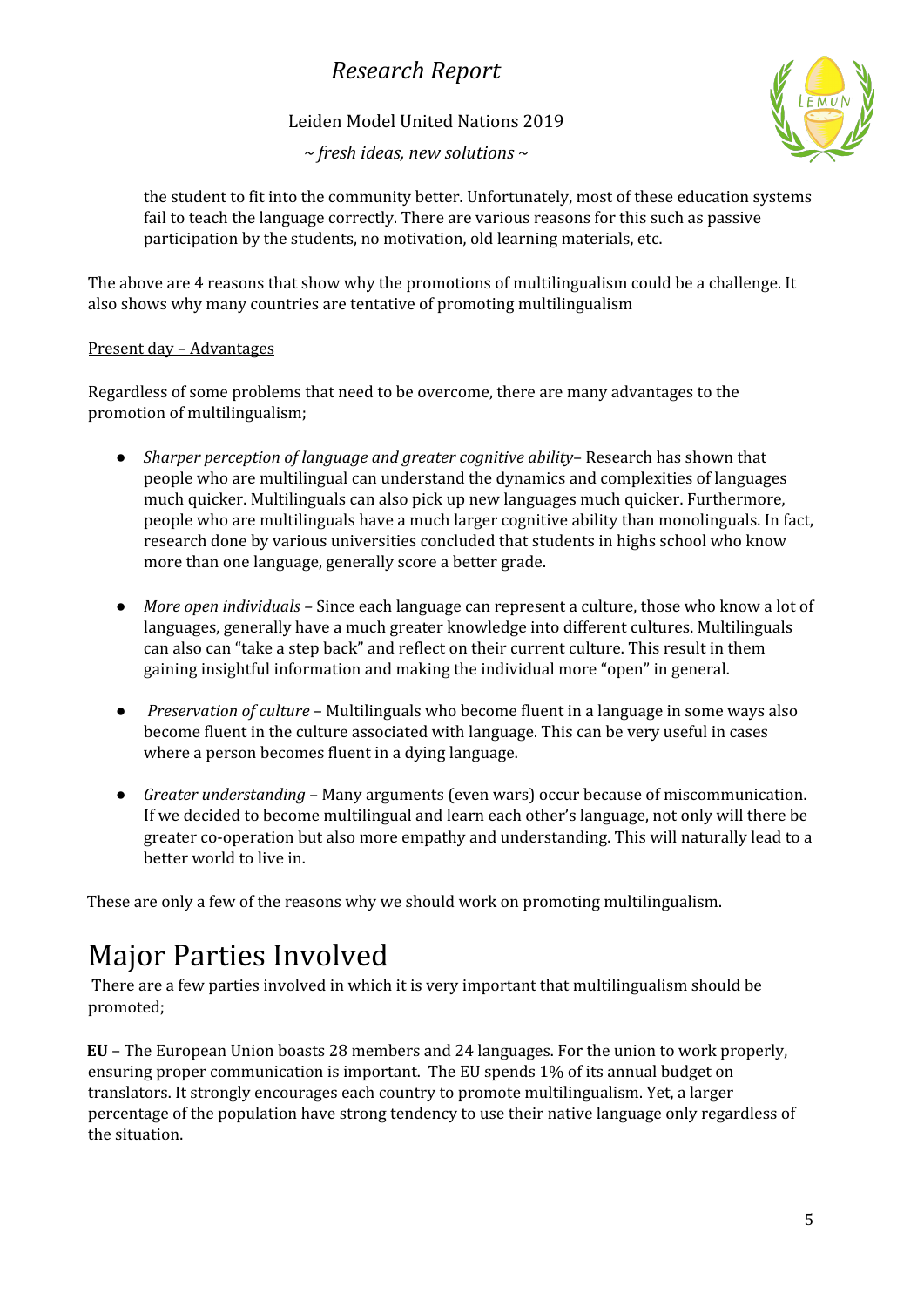Leiden Model United Nations 2019

*~ fresh ideas, new solutions ~*



**Luxembourg –** Luxembourg is home to 4 major languages; English, German, French and Luxembourgish. Therefore, it is very important that it promotes multilingualism to improve understanding.

**Singapore –** Singapore also hosts 4 major languages: English, Mandarin, Malay and Tamil. Implementing multilingualism is a must in there too.

**India –** English and Hindi are the official languages in India. However, each state has its own language. In countries such as India, which boast a wide array of languages, it is important that the method of communication is clear.

**South Africa –** South Africa has 11 official languages. This means that communication can be very difficult if the idea of multilingualism is not promoted.

# Previous attempts to solve the issue

Each country has had its own way to solve this issue. However, the United Nations has attempted to implement multilingualism into its states twice. Below are the resolutions;

- Resolution JIU/REP/2002/11 This resolution was the first resolution to be published regarding multilingualism. It is 49 paged (see further reading 1) and has many good recommendations; for example, the creation of annual country meetings strictly related to multilingualism.
- Resolution CL-145/INF/10 This resolution builds up on the previous resolution. It is 73 pages (see further reading 2). It has great clauses such as appointing a senior coordinator for multilingualism in each country.

# The Future

Like discussed in the "General Overview" section, there are three main problems that need to be overcome regarding multilingualism;

- Assimilation of language
- Loss of language
- Loss of nationalism and culture
- Inadept language education systems

These can be overcome in many ways. For "assimilation of language", the government could interview people and create "language brochures" for each community (community can either be the city or the state). Tourists traveling to the community, can use these brochures to understand the language of the place they are visiting.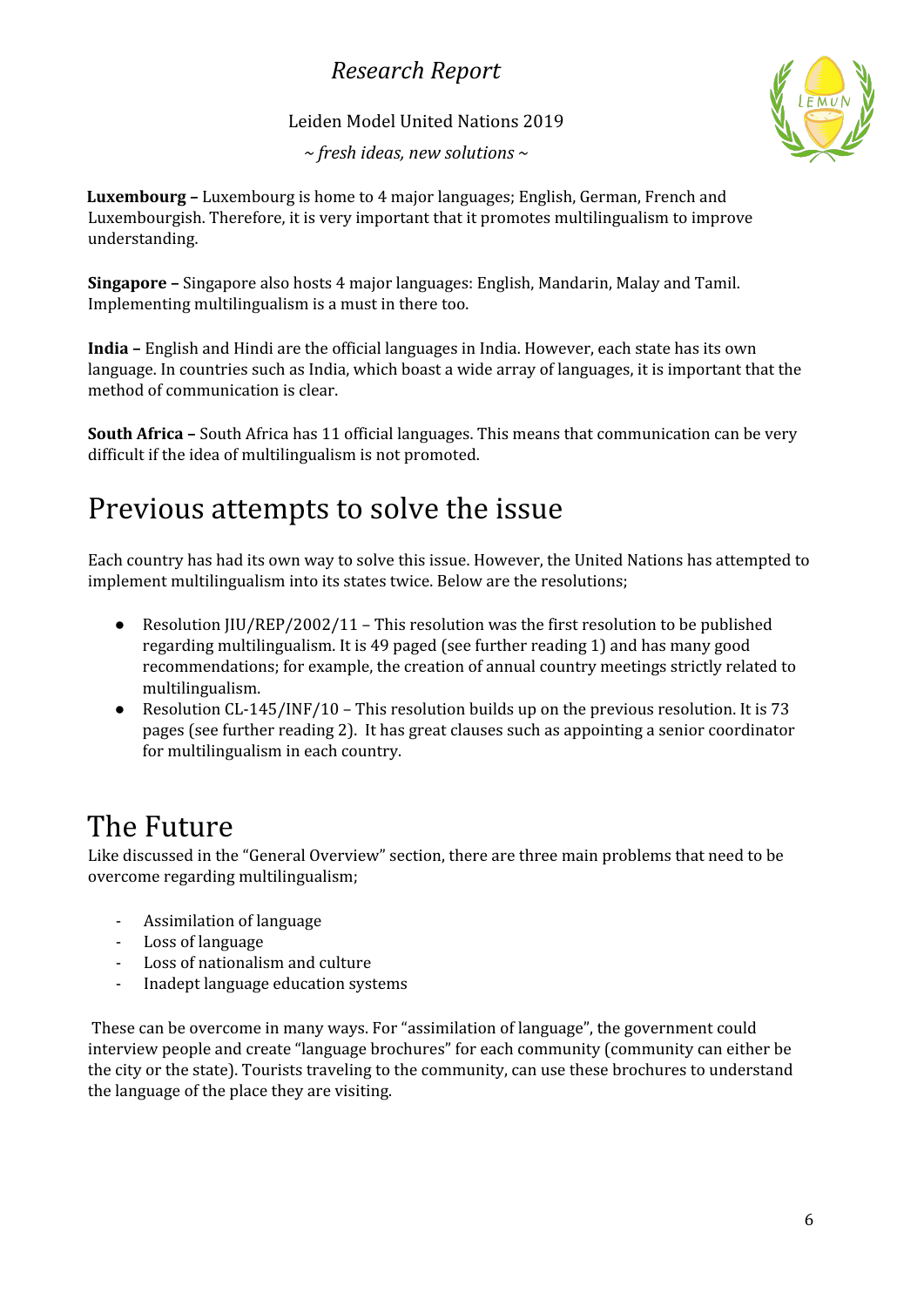Leiden Model United Nations 2019

*~ fresh ideas, new solutions ~*



For example, we could create a committee that works on recovering dying languages. This committee would work to interview people who know dying languages and then try to create subsequent language course for people to enrol in.

Regarding "loss of nationalism and culture", we could create more national heritages which not only maintain culture but promote the idea of nationalism. Furthermore, the government could try to improve the societal integration of expats who speak other languages.

Fixing the language education system is difficult. However, the first step that could be taken is to give the students a choice of languages to study. Although this is a more expensive approach, it will give the students more motivation. Furthermore, students should be encouraged to talk in their new language. Methods of this could include foreign exchange trip or some form of online communication with foreigners. The final method to improving the language education system could be through giving choices of learning materials to the student. Students often have a different style of learning than what they are forced to do at class. Ergo, teachers/schools should create different learning materials for the different types of learner. It will then be up to the student which learning material they should use. This is only beneficial to the student, but it also gives more motivation for the student to learn the language.

# Questions a Resolution Must Answer (Q.A.R.M.A.)

These are a few questions the resolution must answer. Do remember to not limit yourself to these questions alone! Try to also create your own questions  $\heartsuit$ 

- How does multilingualism overcome the problems stated above (assimilation of culture, loss of language and loss of nationalism/culture)?
- The definition of multilingualism can vary, so how do we create a universal definition of multilingualism?
- How can we inform citizens across the world of the benefits of multilingualism?
- What are some initiatives that can be introduced to motivate people to learn a new language?
- Will the Ancient Roman method of implementing "official languages" work today?
- What action must be taken for people who do not want to learn more than one language?
- If a person has learned a language, how do we make sure he does not forget it over time?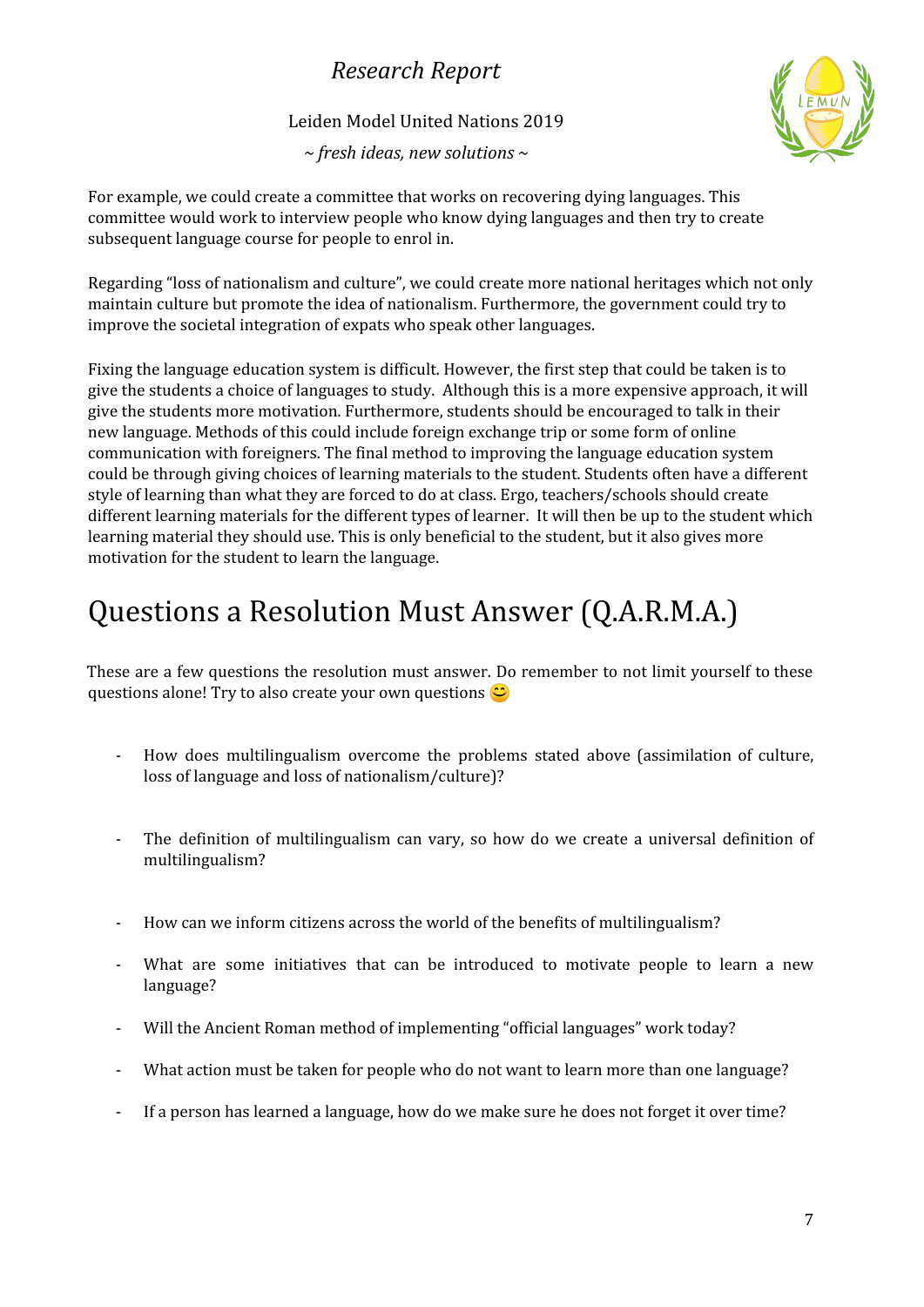Leiden Model United Nations 2019

*~ fresh ideas, new solutions ~*



## Further Reading

- <http://www.fao.org/3/me743e/me743e.pdf> Resolution 1
- [https://www.unjiu.org/sites/www.unjiu.org/files/jiu\\_document\\_files/products/en/reports](https://www.unjiu.org/sites/www.unjiu.org/files/jiu_document_files/products/en/reports-notes/JIU%20Products/JIU_REP_2002_11_English.pdf) [-notes/JIU%20Products/JIU\\_REP\\_2002\\_11\\_English.pdf](https://www.unjiu.org/sites/www.unjiu.org/files/jiu_document_files/products/en/reports-notes/JIU%20Products/JIU_REP_2002_11_English.pdf) - Resolution 2
- [https://www.mnn.com/lifestyle/arts-culture/stories/9-of-the-worlds-most-multilingual-co](https://www.mnn.com/lifestyle/arts-culture/stories/9-of-the-worlds-most-multilingual-countries) [untries](https://www.mnn.com/lifestyle/arts-culture/stories/9-of-the-worlds-most-multilingual-countries) - 9 most multilingual countries
- [https://www.weforum.org/agenda/2018/02/speaking-more-languages-boost-economic-gr](https://www.weforum.org/agenda/2018/02/speaking-more-languages-boost-economic-growth/) [owth/](https://www.weforum.org/agenda/2018/02/speaking-more-languages-boost-economic-growth/) - Benifits of being multilingual

# Bibliography

Hardach, Sophie. "Speaking More than One Language Can Boost Economic Growth." *World*

*Economic Forum*,

www.weforum.org/agenda/2018/02/speaking-more-languages-boost-economic-growth/.

Hardach, Sophie. "Speaking More than One Language Can Boost Economic Growth." *World*

*Economic Forum*,

www.weforum.org/agenda/2018/02/speaking-more-languages-boost-economic-growth/.

Kaschula, Russell H., and Zakeera Docrat. "Multilingualism Must Be Celebrated as a Resource,

Not a Problem." *The Conversation*, 15 May 2019,

theconversation.com/multilingualism-must-be-celebrated-as-a-resource-not-a-problem-90397.

"Language In Society Multilingualism As Both A Problem And Resource." *Tutor Hunt*,

www.tutorhunt.com/resource/19445/.

Lew, Josh. "9 Of the World's Most Multilingual Countries." *MNN*, Mother Nature Network, 5 June

2017, www.mnn.com/lifestyle/arts-culture/stories/9-of-the-worlds-most-multilingual-countries.

"Multilingual Europe." *ELRC*, www.lr-coordination.eu/multilingual-europe.